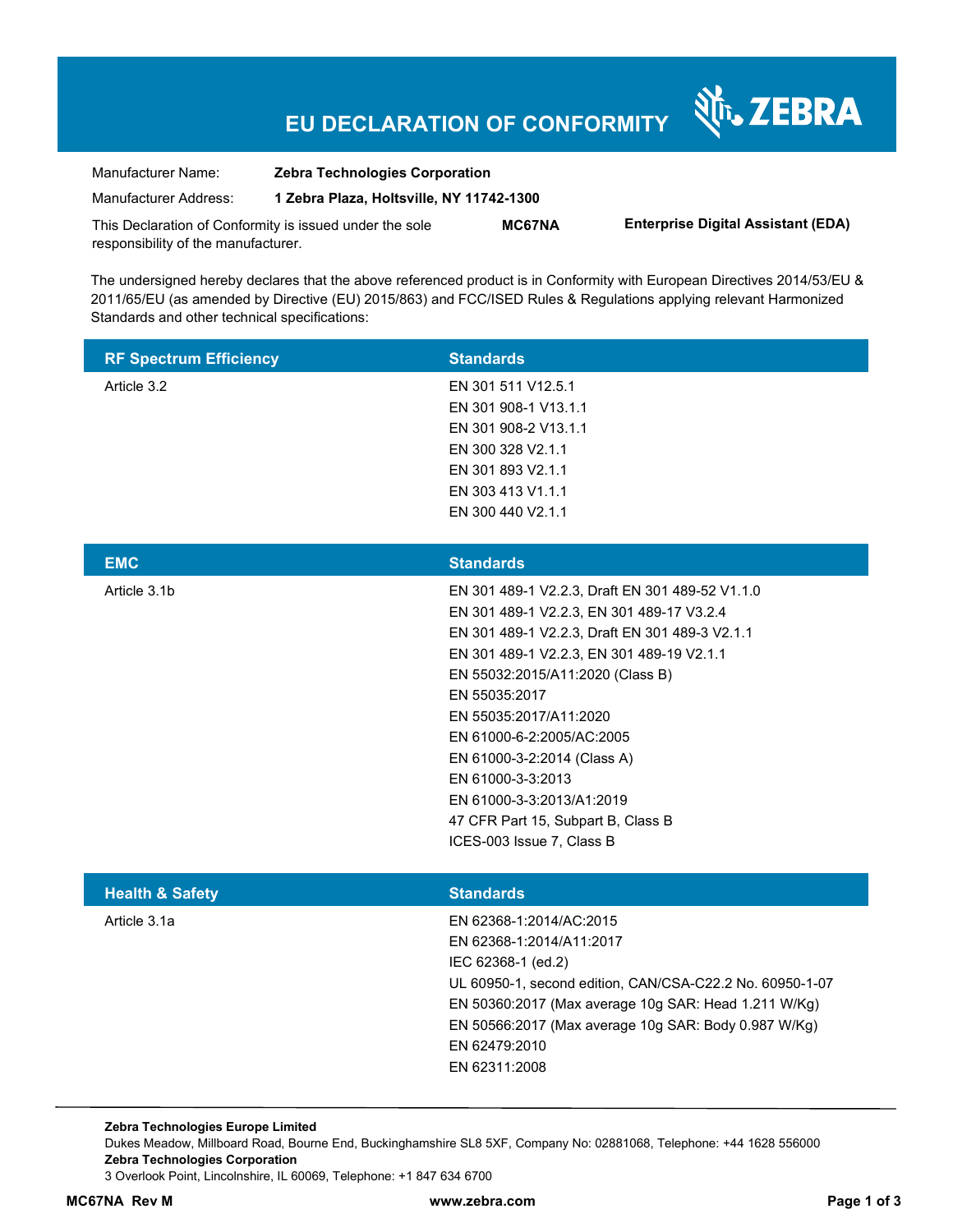

EN IEC 62311:2020 FCC 47CFR Part 2.1093 RSS 102 Issue 4 21CFR1040.10 (Laser) IEC 60825-1:2014 (Ed.3.0); EN 60825-1:2014 (Laser) IEC 62471:2006 (Ed.1.0); EN 62471:2008 (LED)

| <b>Environmental</b>                       | <b>Standards</b>  |
|--------------------------------------------|-------------------|
| Restriction of Hazardous Substances (RoHS) | EN IEC 63000:2018 |

With regard to Directive 2014/53/EU, the conformity assessment procedure referred to in Article 17.2(b) and detailed in Annex III has been followed with the involvement of the following Notified Body for Articles 3.1a, 3.1b and 3.2: **CTC advanced GmbH,** Untertürkheimer Str. 6 – 10 66117 Saarbrücken, Germany

EC-Type Examination Certificate number: T817919E-01-TEC

US company representative for FCC Supplier's Declaration of Conformity (47 CFR Part 2.1071 to 2.1077) is Larry Zhou and can be reached at larry.zhou@zebra.com.

**Signed on behalf of Zebra Technologies Corporation** 

Place: Bourne End

*(Signature of authorized person)* Date of Affixing the CE Mark: 20 September 2012 Marco Belli Rev: Microsoft Communication of the Communication of the Communication of the Communication of the Communication of the Communication of the Communication of the Communication of the Communication of the Commun Sr. Manager, Regulatory **Date: 30 December 2021 Date: 30 December 2021** 

**Zebra Technologies Europe Limited**  Dukes Meadow, Millboard Road, Bourne End, Buckinghamshire SL8 5XF, Company No: 02881068, Telephone: +44 1628 556000 **Zebra Technologies Corporation**  3 Overlook Point, Lincolnshire, IL 60069, Telephone: +1 847 634 6700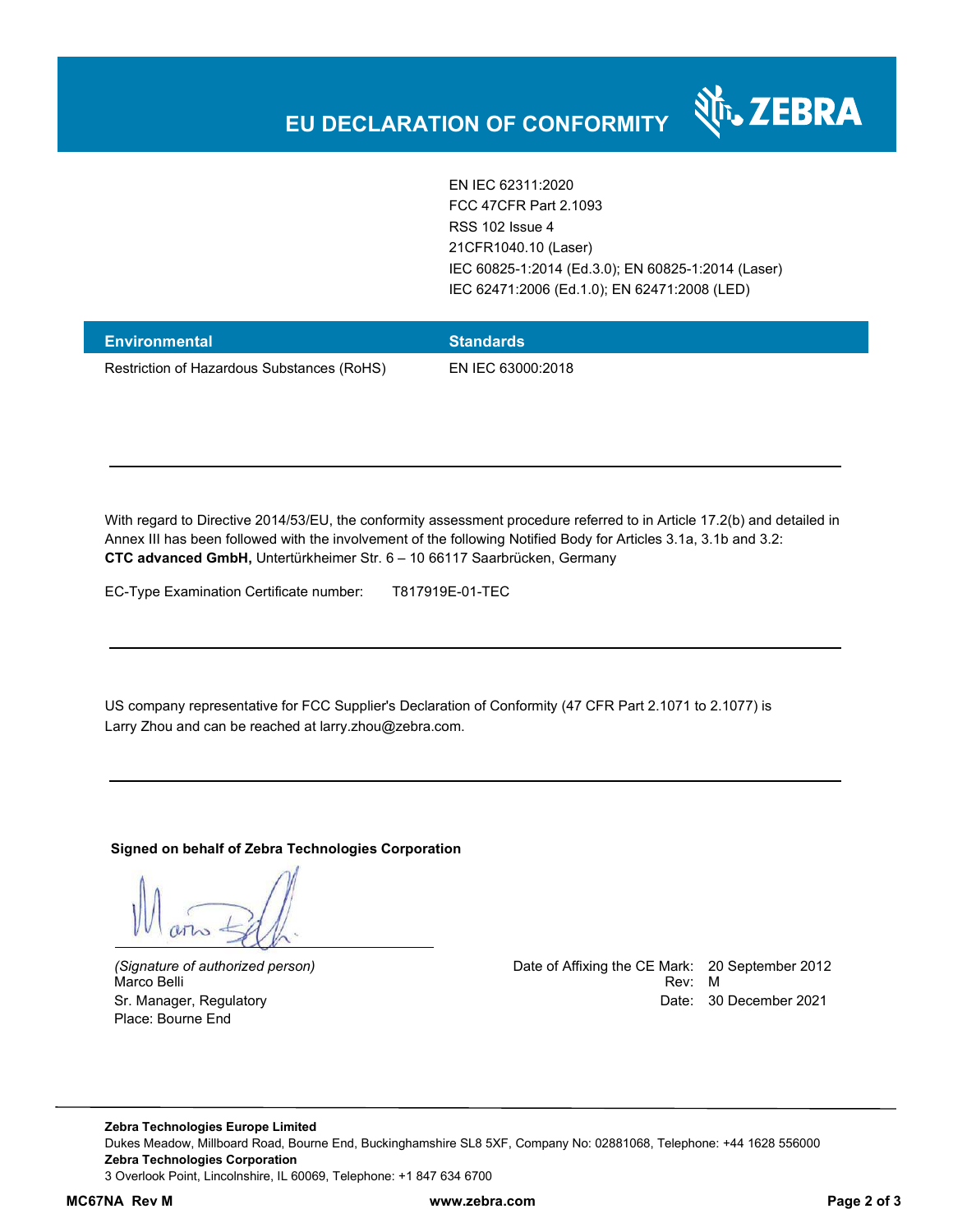Nr. ZEBRA

### **Appendix A**

#### **EU Operating frequencies and maximum power levels**

| <b>Technology</b> | <b>Operating Frequencies/Bands</b> | <b>Maximum Transmit power level</b> |
|-------------------|------------------------------------|-------------------------------------|
| <b>WAN</b>        | GSM900                             | 33dBm                               |
|                   | GSM1800                            | 30dBm                               |
|                   | W-CDMA FDD I                       | 24dBm                               |
|                   | W-CDMA FDD III                     | 24dBm                               |
|                   | W-CDMA FDD VIII                    | 24dBm                               |
| <b>WLAN</b>       | 2400 MHz - 2483.5 MHz              | 20dBm                               |
|                   | $5150$ MHz $-$ 5250 MHz            | 23dBm                               |
|                   | 5250 MHz - 5350 MHz                | 23dBm                               |
|                   | 5470 MHz - 5725 MHz                | 23dBm                               |
| <b>Bluetooth</b>  | 2400 MHz - 2483.5 MHz              | 10dBm                               |
| <b>GNSS</b>       | 1575.42 MHz (GPS/SBAS)             | NA.                                 |

# **Restrictions:**

The use of 5GHz RLAN throughout the EEA has the following restriction:

5.15 - 5.35 GHz is restricted to indoor use only.

#### **Accessories:**

| <b>Description</b> | Model       |
|--------------------|-------------|
| None               | <b>None</b> |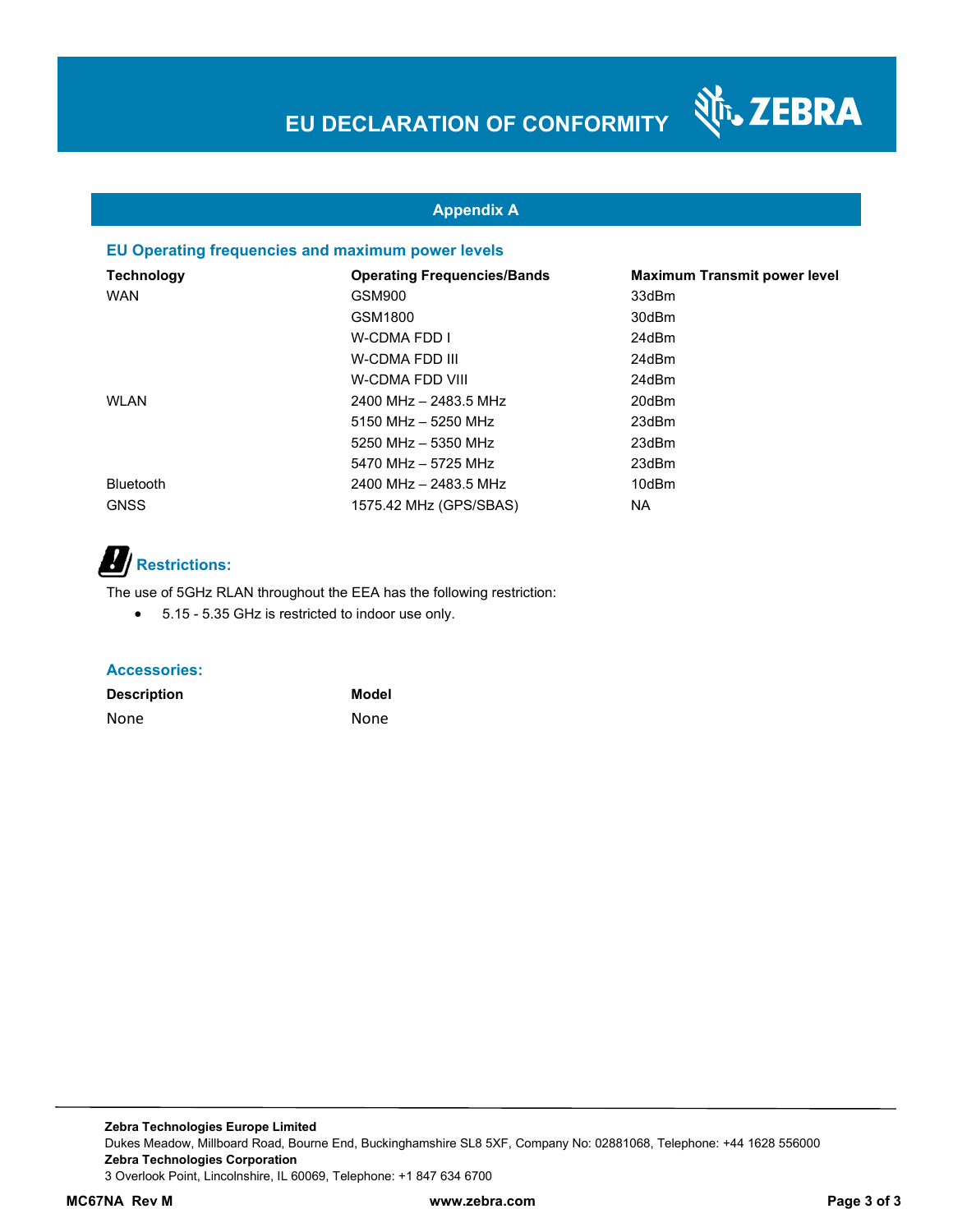## **DECLARATION OF CONFORMITY**



### **Appendix B**

## **Regulatory Markings MC67NA**

| Este equipo cumple con la Resolución<br>No 403 de 2008, de la Subsecretaria<br>de telecomunicaciones, relativa a<br>radiaciones electromagnéticas                                                                                                 | sutel<br>SUPERINTENDENCIA DE<br><b>TELECOMUNICACIONES</b>                                                               | ertified for use in Hong Kong<br>經驗證可在香港使用<br>Certificate No. 證書號碼<br>HK0011601393<br>通訊事務管理局<br><b>COMMUNICATIONS</b><br>AUTHORITY |
|---------------------------------------------------------------------------------------------------------------------------------------------------------------------------------------------------------------------------------------------------|-------------------------------------------------------------------------------------------------------------------------|-------------------------------------------------------------------------------------------------------------------------------------|
| <b>Chile</b>                                                                                                                                                                                                                                      | <b>Costa Rica</b>                                                                                                       | <b>Hong Kong</b>                                                                                                                    |
| מספר אישור אלחוטי של משרד התקשורת 11-11186<br>אסור להחליף את האנטנה המקורית של המכשיר ולא<br>לעשות בו כל שינוי טכני אחר<br>מספר אישור אלחוטי של משרד התקשורת 11-1100<br>אסור להחליף את האנטנה המקורית של המכשיר ולא<br>לעשות בו כל שינוי טכני אחר | This product has been<br><b>Type Approved by Jamaica</b><br>SMA-MC67NA                                                  | <b>IFETEL: RTIMOMC12-1192</b>                                                                                                       |
| <b>Israel</b>                                                                                                                                                                                                                                     | Jamaica                                                                                                                 | <b>Mexico</b>                                                                                                                       |
| <b>AGREE PAR L'ANRT MAROC</b><br>Numéro d'agrément: PCS Ver 2.0<br>Date d'agrément: 16-Oct-14                                                                                                                                                     | Connection and use of this communications<br>equipment is permitted by the Nigerian<br><b>Communications Commission</b> | <b>OMAN-TRA</b><br>TRA/TA-R/3041/16<br>08/02/2016                                                                                   |
| <b>Morocco</b>                                                                                                                                                                                                                                    | Nigeria                                                                                                                 | Oman                                                                                                                                |
| Approved by FTA (Year)<br>Paki stan Telecom Authority                                                                                                                                                                                             | econ<br><b>Type Approval Number:</b><br><b>ESD-GEC-1201377-MOD</b>                                                      | <b>AGREE PAR ARTP SENEGAL</b><br>Numéro d'agrément: 070586AG/ER                                                                     |
| <b>Pakistan</b>                                                                                                                                                                                                                                   | <b>Philippines</b>                                                                                                      | Senegal                                                                                                                             |
| И005 15                                                                                                                                                                                                                                           | <b>Class B</b><br><b>NTC ID, B38240-15</b>                                                                              | <b>TRA</b><br><b>REGISTERED No:</b><br>ER37341/15<br><b>DEALER No.</b><br>DA36630/14                                                |
| Serbia                                                                                                                                                                                                                                            | <b>Thailand</b>                                                                                                         | <b>UAE</b>                                                                                                                          |

**Zebra Technologies Europe Limited**

Dukes Meadow, Millboard Road, Bourne End, Buckinghamshire SL8 5XF, Company No: 02881068, Telephone: +44 1628 556000 **Zebra Technologies Corporation** 

3 Overlook Point, Lincolnshire, IL 60069, Telephone: +1 847 634 6700